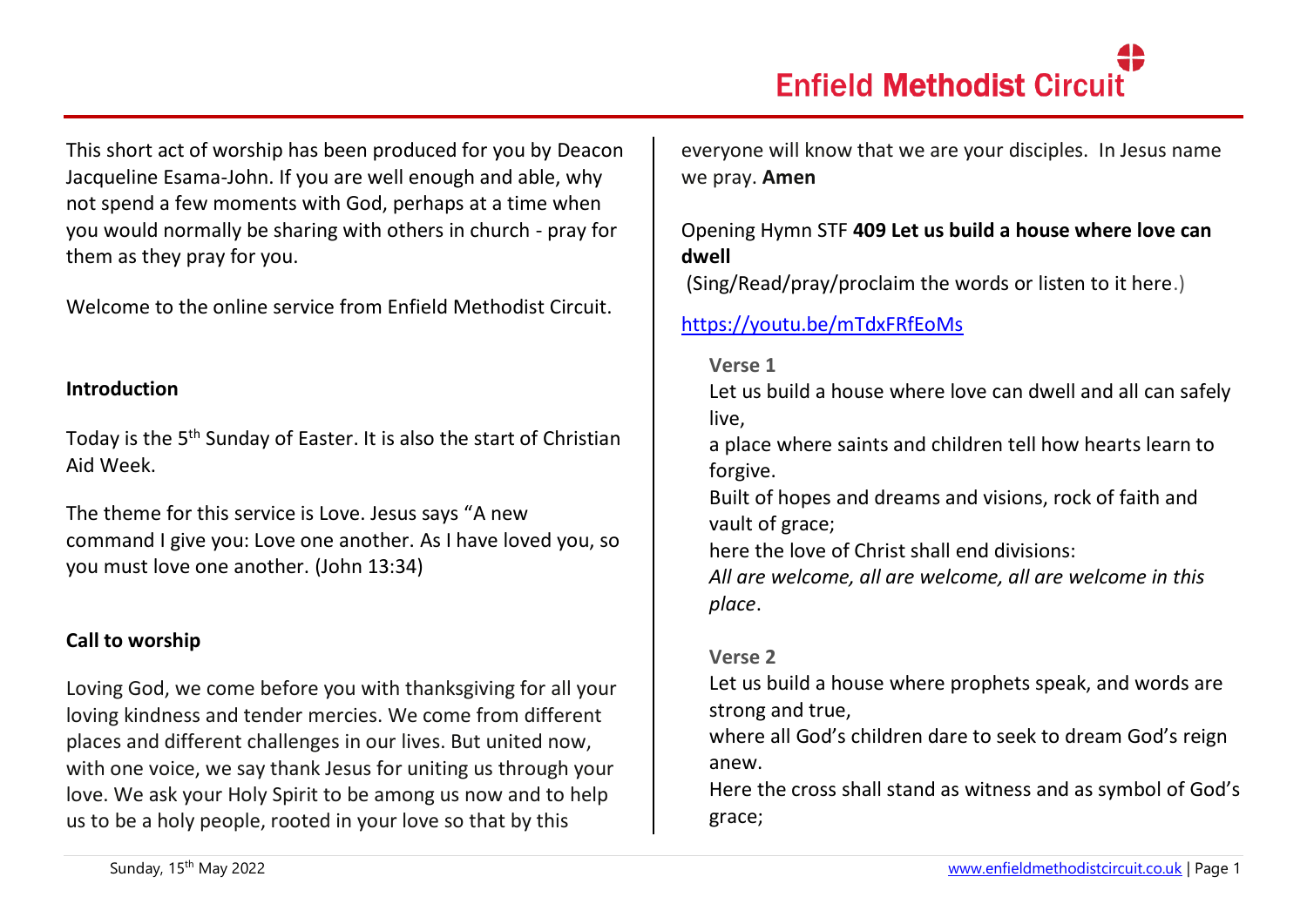here as one we claim the faith of Jesus: *All are welcome, all are welcome, all are welcome in this place.*

### **Verse 3**

Let us build a house where love is found in water, wine, and wheat:

a banquet hall on holy ground where peace and justice meet.

Here the love of God, through Jesus, is revealed in time and space;

as we share in Christ the feast that free us:

*All are welcome, all are welcome, all are welcome in this place.*

## **Verse 4**

Let us build a house where hands will reach beyond the wood and stone

to heal and strengthen, serve and teach, and live the Word they've known.

Here the outcast and the stranger bear the image of God's face;

let us bring an end to fear and danger:

*All are welcome, all are welcome, all are welcome in this place.*

## **Verse 5**

Let us build a house where all are named, their songs and visions heard

and loved and treasured, taught and claimed as words within the Word.

Built of tears and cries and laughter, prayers of faith and songs of grace,

let this house proclaim from floor to rafter:

*All are welcome, all are welcome, all are welcome in this place*

Marty Haugen (b. 1950)

# **Prayer of Adoration and Thanksgiving**

## **Let us pray.**

Almighty and loving God, you loved this world so much that you gave your only Son, Jesus to be our Saviour. He emptied himself of glory and became your suffering servant, living a human life, despised, and rejected and tortured to death on a cross. Yet you exalted him above all things and raised him from the dead. He is our Lord, and we have known his presence with us. Today we give thanks for your glory, and we praise and adore you O Lord for all the work of creation: the earth, the sea and sky and everything that has breath. You are worthy to be praised and we know that your promises are true. You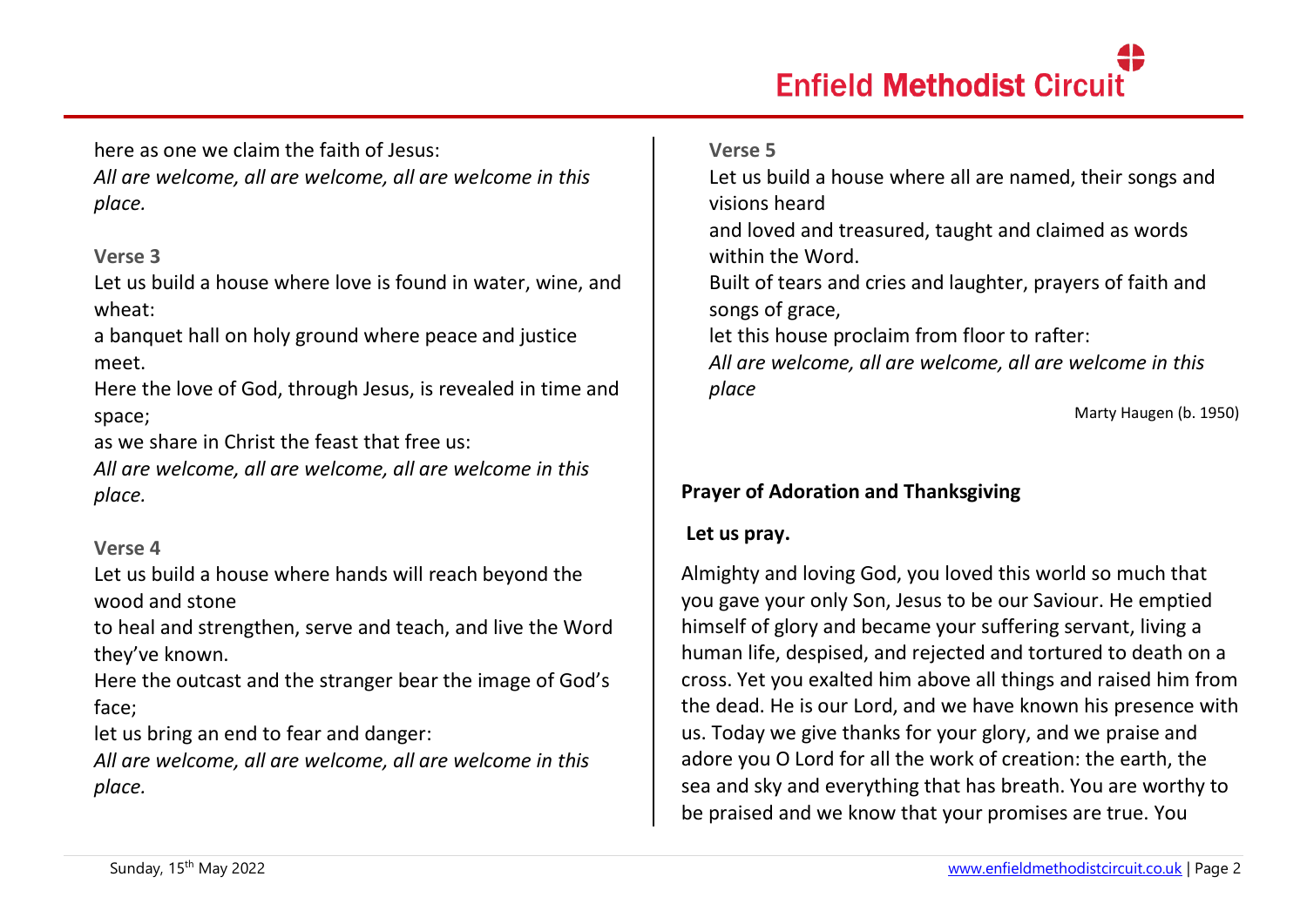invite us to extend your love to the world around us and to care for others as deeply as we care for ourselves. And so, we open our hearts to your Word and ask you by your Spirit to lead us in your ways and give us strength to follow you and to live in a manner worthy of the Good News we have received. Show to us how our lives may be transformed, that the love of Jesus would shine through to the dark places of our world for the glory of your name we pray. **Amen**

## **Prayer of confession: –**

The Bible tells us in 1 John 1 :8-10 that **…** If we say that we have no sin, we deceive ourselves, and the truth is not in us. **<sup>9</sup>** If we confess our sins, he who is faithful and just will forgive us our sins and cleanse us from all unrighteousness. **<sup>10</sup>** If we say that we have not sinned, we make him a liar, and his word is not in us. (1 John 1 :8-10 NRSV)

So let us confess our sins to God.

## **Silence**

Lord Jesus, you were called the friend of sinners, be my friend, for I acknowledge that I have sinned. Forgive the wrong that I have done and the right that I have failed to do; my secret and my more open sins; my sins of ignorance and my deliberate sins; sins to please myself and sins to please others; the sins

which I remember, and the sins which I have forgotten; forgive all these, for it was for me also that you died. My Lord and Saviour. Amen. . (*John Wesley)*

## **Absolution….**

God has promised that whenever we repent and seek a new union with God, forgiveness is ours. That promise comes true now. Sisters and brothers, know that in Christ Jesus, we are forgiven.

# **Amen. Thanks be to God**

**1 st Reading:** Acts 11:1-18: New International Version

# Peter Explains His Actions

**11** The apostles and the believers throughout Judea heard that the Gentiles also had received the word of God. **<sup>2</sup>** So when Peter went up to Jerusalem, the circumcised believers criticized him **<sup>3</sup>** and said, "You went into the house of uncircumcised men and ate with them."

**4** Starting from the beginning, Peter told them the whole story: **<sup>5</sup>** "I was in the city of Joppa praying, and in a trance I saw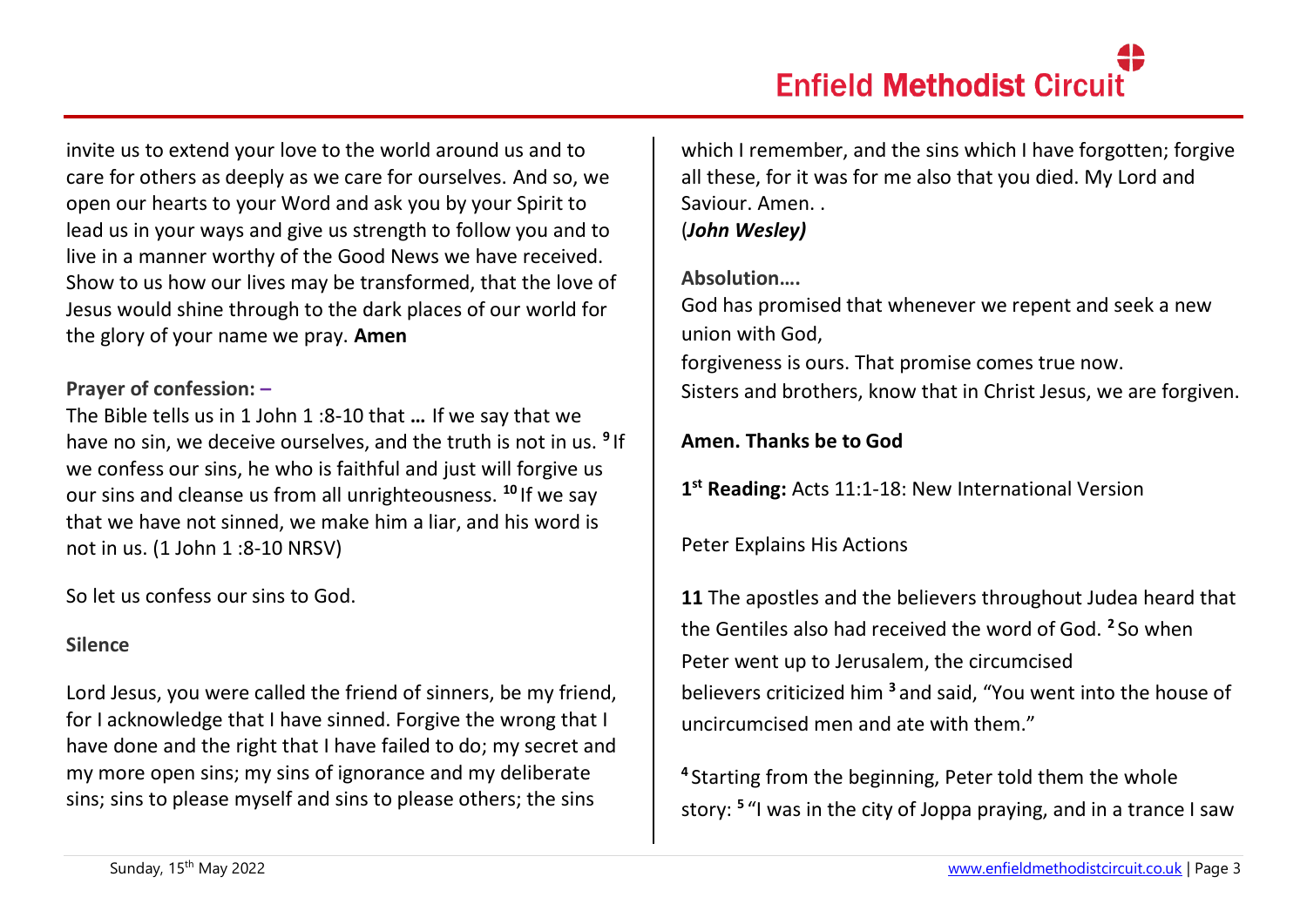a vision. I saw something like a large sheet being let down from heaven by its four corners, and it came down to where I was. **<sup>6</sup>** I looked into it and saw four-footed animals of the earth, wild beasts, reptiles and birds. **<sup>7</sup>** Then I heard a voice telling me, 'Get up, Peter. Kill and eat.'

**8** "I replied, 'Surely not, Lord! Nothing impure or unclean has ever entered my mouth.'

**9** "The voice spoke from heaven a second time, 'Do not call anything impure that God has made clean.' **<sup>10</sup>** This happened three times, and then it was all pulled up to heaven again.

**<sup>11</sup>** "Right then three men who had been sent to me from Caesarea stopped at the house where I was staying. **<sup>12</sup>** The Spirit told me to have no hesitation about going with them. These six brothers also went with me, and we entered the man's house. **<sup>13</sup>**He told us how he had seen an angel appear in his house and say, 'Send to Joppa for Simon who is called Peter. <sup>14</sup> He will bring you a message through which you and all your household will be saved.'

**<sup>15</sup>** "As I began to speak, the Holy Spirit came on them as he had come on us at the beginning. **<sup>16</sup>** Then I remembered what the Lord had said: 'John baptized with $[$ al water, but you will be baptized with<sup>[\[b\]](https://www.biblegateway.com/passage/?search=Acts+11%3A+1-18&version=NIV#fen-NIV-27324b)</sup> the Holy Spirit.' <sup>17</sup> So if God gave them the same gift he gave us who believed in the Lord Jesus Christ, who was I to think that I could stand in God's way?"

**<sup>18</sup>**When they heard this, they had no further objections and praised God, saying, "So then, even to Gentiles God has granted repentance that leads to life."

# **2 nd Reading: John 13:31-35 New International Version**

Jesus Predicts Peter's Denial

**<sup>31</sup>**When he was gone, Jesus said, "Now the Son of Man is glorified and God is glorified in him. <sup>32</sup> If God is glorified in him,  $[$ <sup>a</sup> God will glorify the Son in himself, and will glorify him at once.

 $33$  "My children, I will be with you only a little longer. You will look for me, and just as I told the Jews, so I tell you now: Where I am going, you cannot come.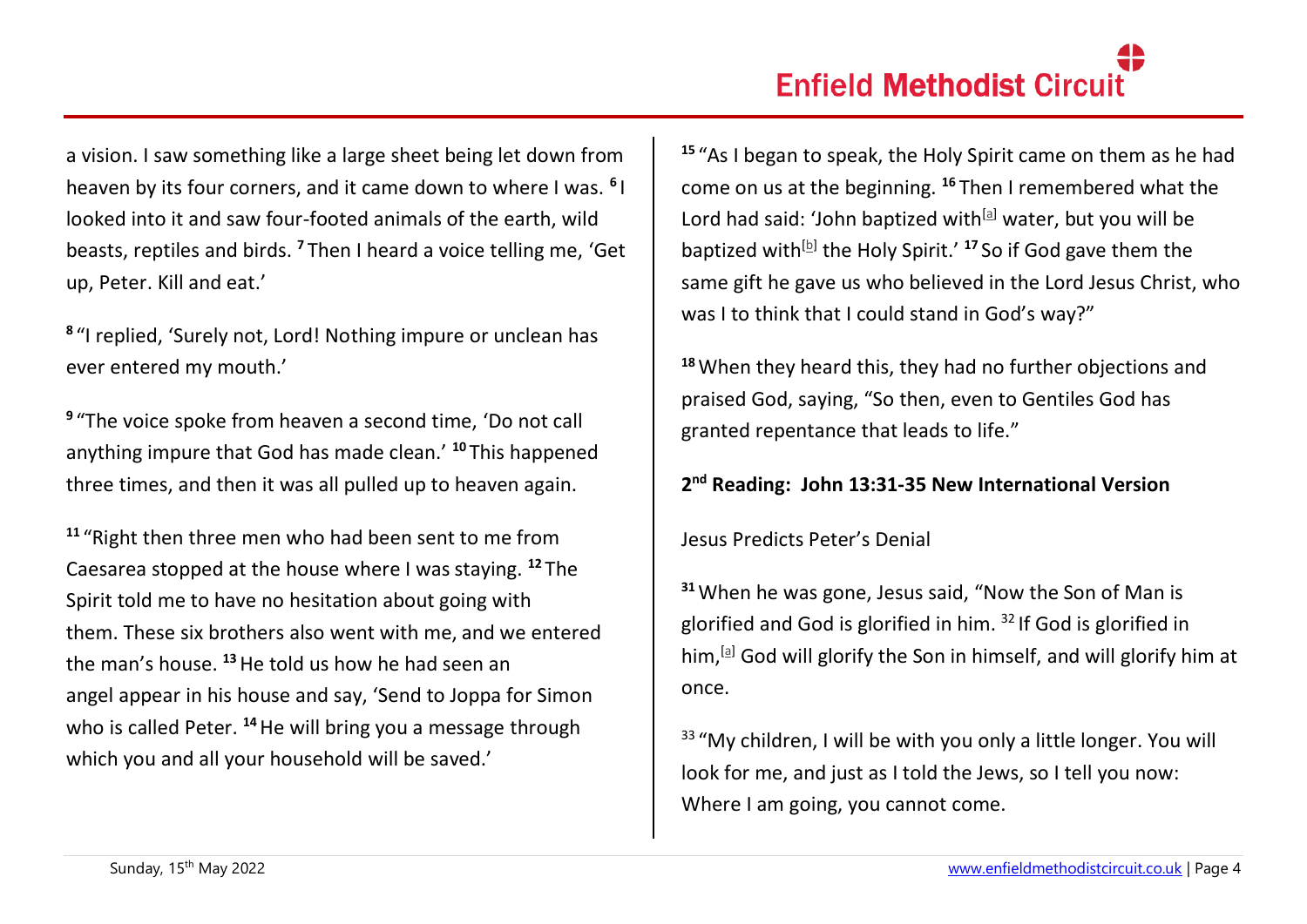$34$  "A new command I give you: Love one another. As I have loved you, so you must love one another. <sup>35</sup> By this everyone will know that you are my disciples, if you love one another."

## **Time to reflect**

Love one another… This is a significant phrase that we heard in our gospel reading today. Jesus had a long conversation with his disciples. He needed to impart the most important messages to them, and he is saying the same to us today "Love one another. As I have loved you, so you must love one another. **<sup>35</sup>** By this everyone will know that you are my disciples if you love one another." (John 13:34-35 NIV)

## What is love?

'Love' is usually a very positive word and can be used in all sorts of different ways, mainly romantically. C.S Lewis, the great British writer and theologian, identified four common verbs for love in the Bible in Greek, namely:

Storge - familial love Eros - romantic love Philia - friendship love Agape- love that is concerned with the greatest good of another.

Maybe for some of us, Love is not something we reflect upon often; our lives are usually permeated by simple signs of love within all of these categories, and I think we tend to take the concept pretty much for granted. Nevertheless, people think that steps towards love demand a major effort such as when we fall in love with someone, and this is quite true. Love requires time, it requires being together. It involves working on shared tasks. We cannot be in love alone. Love demands relationship and a relationship where there is respect, reciprocity, mutuality, and accountability. We must not forget Paul's exhortation on love- that all powerful statement that "love is kind, love is patient……." Etc (1 Corinthians 13:4-8) However it must be noted that there some relationships that are seen as 'Loving', are far from it. People get tied up in unhealthy or abusive relationships in the 'name of love' for various reasons. We have heard a lot recently about people who groom others especially those who are vulnerable with a view to exploiting them. Some aspects of life put strains on relationships such as pressure on time from work commitments which can mean that people really must intentionally make time to meet with their loved ones. However modern media can be a mixed blessing too as people are able to see their loved ones at great distances and even across continents on Facebook, Skype, Facetime WhatsApp etc. Love is self-sacrificing and because of this, it can be hard sometimes.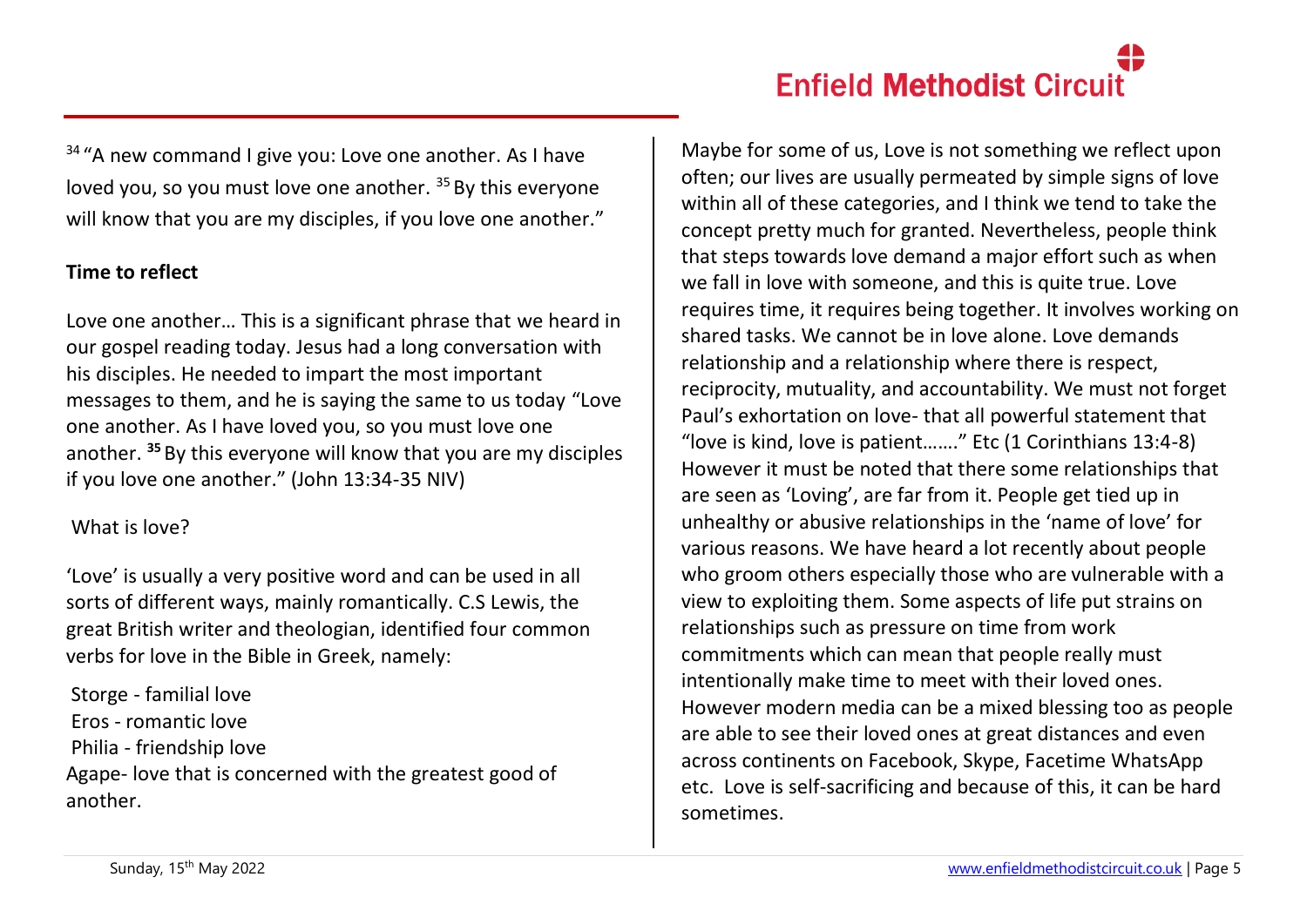Jesus' commandment to love as he has loved would seem completely beyond our grasp if it were not for the nature of Jesus' relationship with us. We could be asking the questionwhat does the command to love, mean in the face of hatred and devastation and atrocities in the world? There is so much misery to behold in our world today. There is cruelty and death as we are continually witnessing on our TV, radio, and other social media platforms but there is also tenderness, kindness, bravery, and the resilience of love. There is evidence of what we become when we permit ourselves to belong to each other. How the spirit connects us across the miles through the years and even beyond the borders between this life and the next.

The command to love is Agape love – love that is concerned with the greatest good of another, love that is unconditional, love that requires giving without counting the cost. Jesus' disciples were commanded to choose love in the aftermath of betrayal and in the midst of uncertainty. And of course, these are the kinds of situations in which we need to be reminded to choose love, not when all is well. Those times when evil seems to be having its way or when that person you thought was a friend abandoned you in your time of need or when the actions and words of others clearly come from hate or prejudice. We need to trust that all shall be well when we choose the way of love.

In her book 'All shall be well' Julian of Norwich, an English anchoress and mystic, discusses the characteristics of love and hope in biblical and theological terms. She emphasises that all of us are held in the arms of God. She reminds us of God's abiding presence in whatever situation we find ourselves in and that even in those circumstances there will be capacity to hold dreams and vision.

Jesus asked those who sought to follow him to love as he had loved. His life and ministry had been an enacted parable of what that meant. They should love one another and that means acting in a loving way to each other. Jesus did not just talk the talk. He actually walked the walk. He brought in the outsider, included the marginalised, offered encouragement to the downtrodden, he offered healing to the sick, he was compassionate to those who had been disregarded and he gave all the possibility of a new quality of life-life in all its fullness.

And we are invited to believe that we are sent in the power of the spirit with this hope in our hearts. The eternal love of God revealed to us in Christ is constantly opening new paths for us, inviting us to move beyond ourselves and our limited vision and to share in the great commission to make Christ's love and welcome known to all people. We love because God first loved us-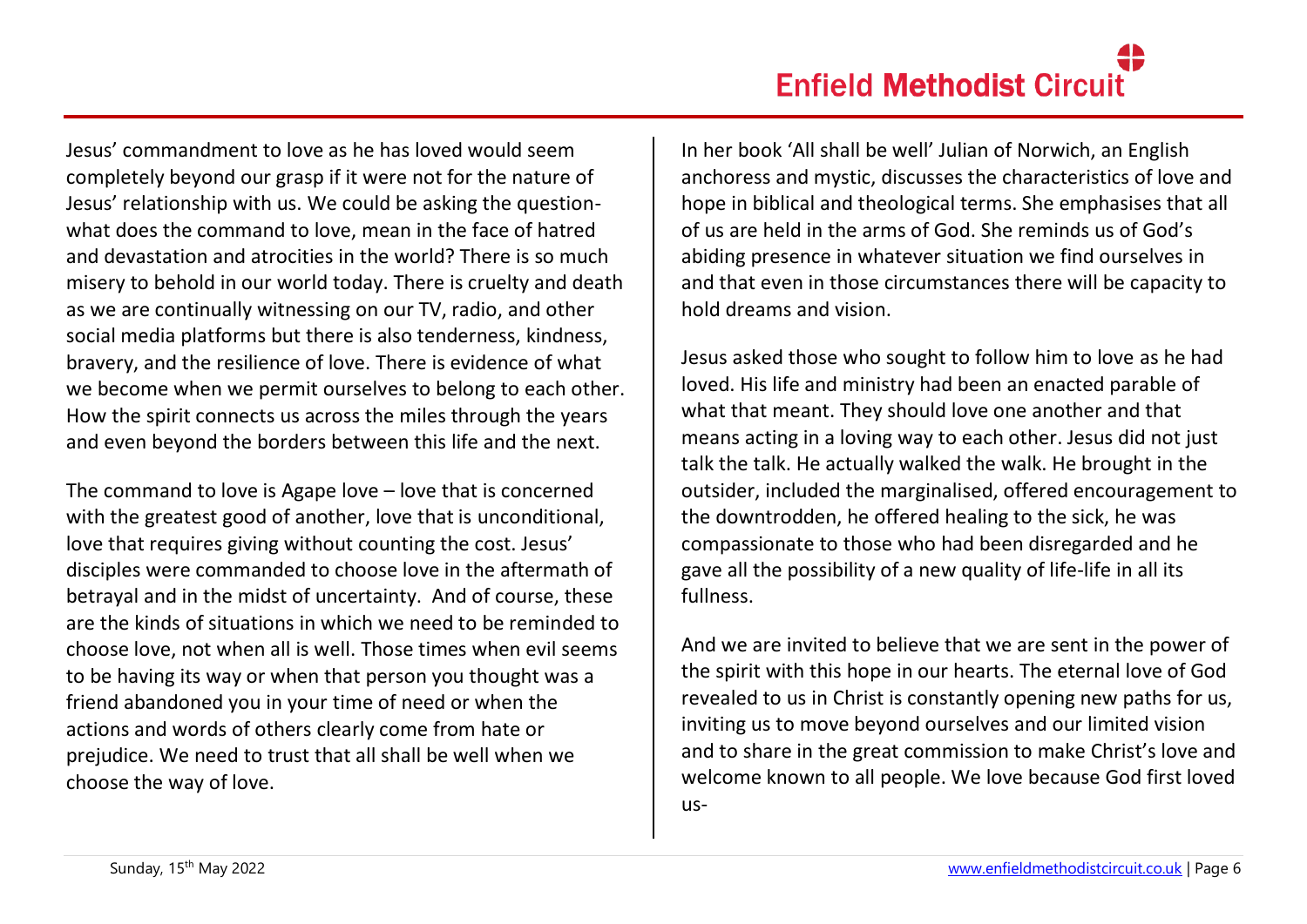# **"16** *For God so loved the world that he gave his one and only Son, that whoever believes in him shall not perish but have eternal life. (John 3:16 NIV)*

This past week was our convocation, which is the annual gathering of all deacons of the Methodist Diaconal Order (MDO) and its associates. As a dispersed order, it is the only time that we get to meet our brothers and sisters from around the UK. It is first time in the ten years since I joined the Order that I was unable to attend convocation. I had a partial dispensation because I needed to attend my daughter's graduation ceremony and, due to the distance involved, I could only attend convocation for a couple of days via Zoom. However, even before convocation ended on the Friday afternoon, I had received a beautiful card telling me how much my physical presence was missed. On the cover of the card was a picture of a flickering MDO candle, a bowl and towel, and a rainbow with the words 'Love, Joy and Peace' on it. These words penetrated sharply in my state of mind and as I reflected on this experience, I sense God saying to me that as God's creation we are indeed bound by love. If anything, the covid -19 virus has taught us the perils of living in isolation.

And so today on this beautiful spring morning and on this 5<sup>th</sup> Sunday of Easter, and the beginning of Christian Aid week, I thought I'd have another gaze at my little card. I look at the

flickering candle and think again about Jesus' command to love one another. I think about those who have shown love for one another over during the pandemic, those who have shown love for one another since the invasion of Ukraine, those who have shown love for one another during the multiple wars that have happened in our world. Those who run marathons, climb mountains, sell their possessions for good causes. Those engaged in charitable work of all sorts and magnitudes. The list goes on and on. The candle burns brightly in those dark places where lives are being restored, where hope is given.

In this passage from John, Jesus commands "Love one another. As I have loved you, so you must love one another. **<sup>35</sup>** By this everyone will know that you are my disciples if you love one another." (John 13:34-35 NIV) . I remember I am loved, and I remember to choose love. And so, in response I proclaim with the hymn writer's song: "In Christ Alone"

In Christ alone, my hope is found He is my light, my strength, my song This cornerstone, this solid ground Firm through the fiercest drought and storm What heights of love, what depths of peace When fears are stilled, when strivings cease My comforter, my all in all Here in the love of Christ I stand.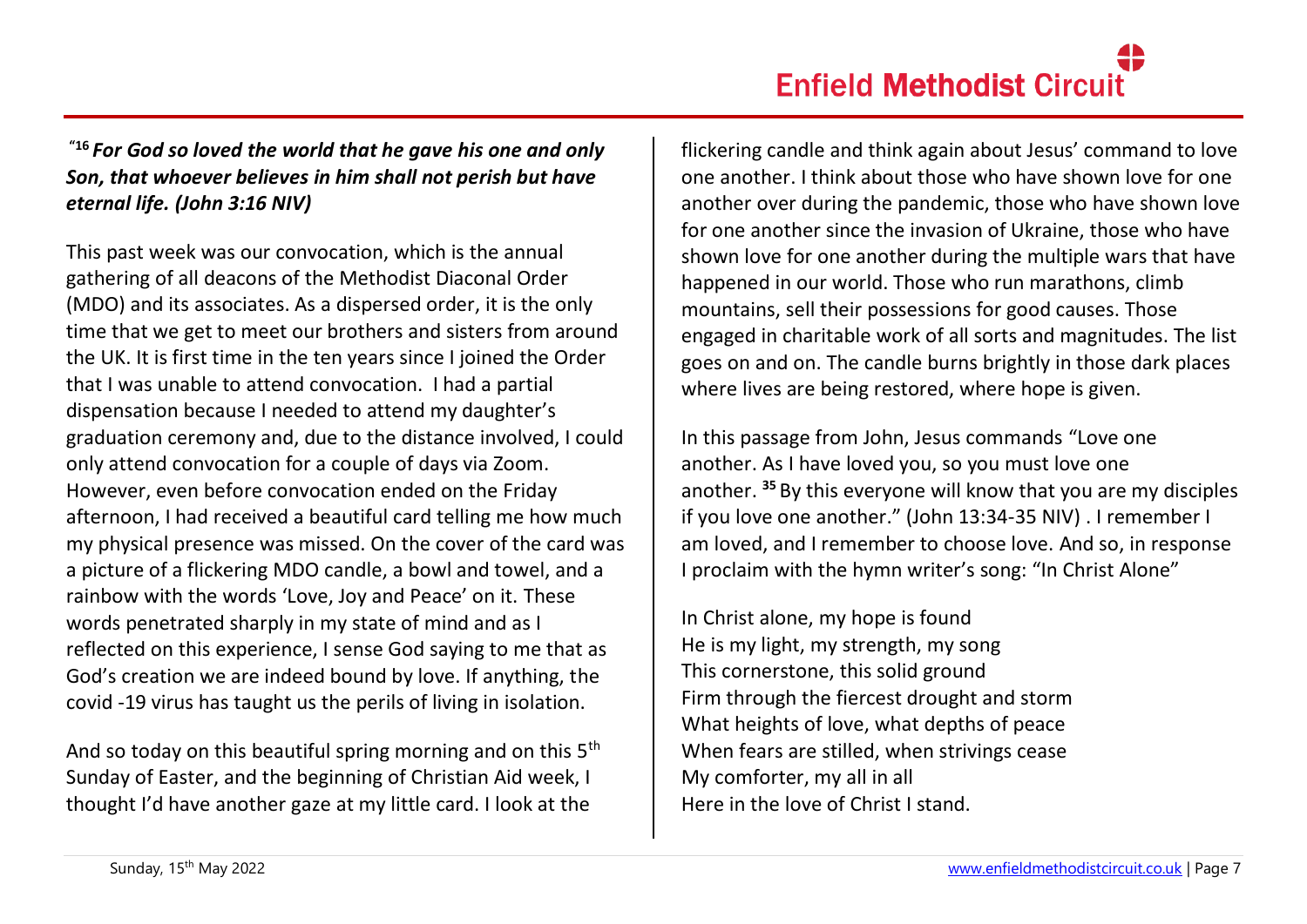May God grant you the gift to hear your saviour saying these words to you. Love one another as I have loved you. And may you respond. Amen

## **Prayers of Intercession**

Loving God we pray for the global church and for Christian communities everywhere, especially those who are persecuted for their faith. We pray that you will walk with us collectively that the world may know we are your disciples by the love that we have for one another. We pray for our circuit here at Enfield and the wider Methodist Connexion, for all who use our buildings. We lift up the Space project, the contractors and all who work at the building site. We pray for your continued provision so that the building work can be completed to the glory of your name.

Lord, in Your mercy, **hear our prayer.**

# We pray for leaders of nations and

all persons in positions of authority,

that their lives may be marked by Christ-like service and love. We lift up all international discussions and negotiations, we ask you to purify the minds and attitudes of all world leaders that they may seek the way of peace at all times, building bridges and not walls, so that all might experience your deep love for

humanity and all that you have created

Lord, in Your mercy, **hear our prayer.**

We pray for all who are oppressed and living in captivity, may your sustaining presence be with them. We lift up those affected by political unrest, civil disturbance, war and terrorism that they may escape from evil and death to find the land of freedom you have promised.

Lord, in Your mercy, **hear our prayer.**

We pray for those who are hungry and thirsty this day: those affected by famine, drought, or extreme conditions of climate. Today we remember the work of Christian Aid and pray that their vision of an end to world poverty may be fulfilled. We lift up those who have too much that they may learn to share and help those in need

Lord, in Your mercy, **hear our prayer.**

For those who are dealing with loss or facing death, we lift up those in hospital, care home or hospice that they may feel your presence and know your peace. Enfold them in your love and hope, now and always.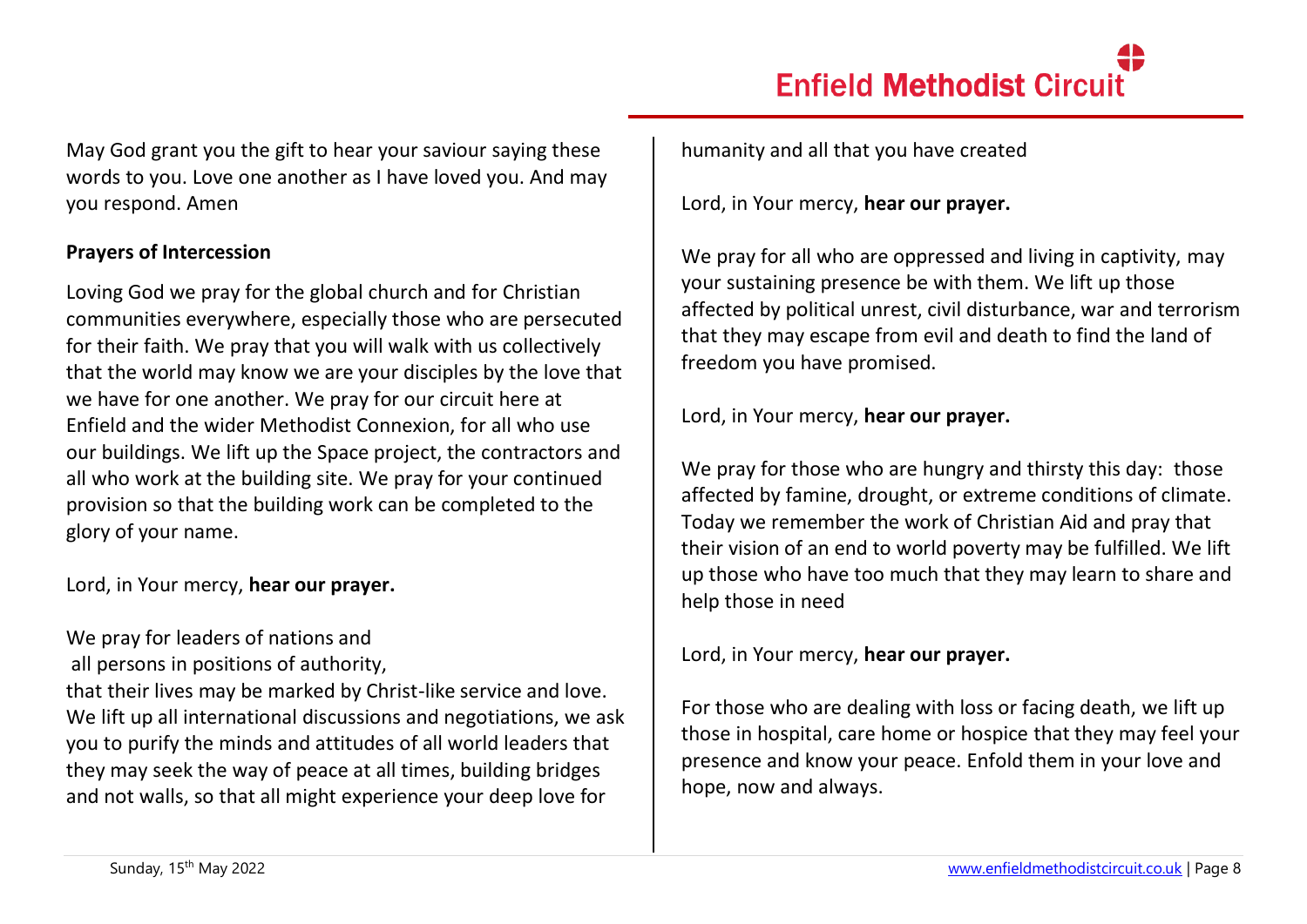### Lord, in Your mercy, **hear our prayer.**

We pray for ourselves. We thank you for connecting us all through your love.

We pray for all who feel alone, disconnected, or abandoned. We pray especially for those we know who are having a difficult time,

who need special reassurance and understanding. Help them to feel your presence with them,

and help us to be people who bring hope and love to others.

Lord, in Your mercy, **hear our prayer.**

Jesus Christ is the light of the world; a light no darkness can quench. We remember before God those who have died and light a candle to symbolize the light of Christ which eternally shines and brings hope. May their soul rest in perfect peace and may they rise in glory. Amen.

Merciful father: accept these prayers for the sake of your Son, our Saviour, Jesus Christ. **Amen**

**The Lord's Prayer Our Father, who art in heaven, hallowed be thy name, thy kingdom come. thy will be done.** 

**on earth as it is in heaven. Give us this day our daily bread. And forgive us our trespasses. as we forgive those who trespass against us. And lead us not into temptation. but deliver us from evil. For thine is the kingdom, the power, and the glory, for ever and ever. Amen.**

## **Hymn 2: Closing Hymn -STF 503- Love divine all loves excelling** (I invite you to sing/ read/pray/proclaim the words or listen to

it here)

<https://youtu.be/8q3jmXn6HTQ>

### **Verse 1**

1. Love divine, all loves excelling, Joy of Heav'n to earth come down; Fix in us thy humble dwelling; All thy faithful mercies crown! Jesus, Thou art all compassion, Pure unbounded love Thou art; Visit us with Thy salvation, Enter every trembling heart.